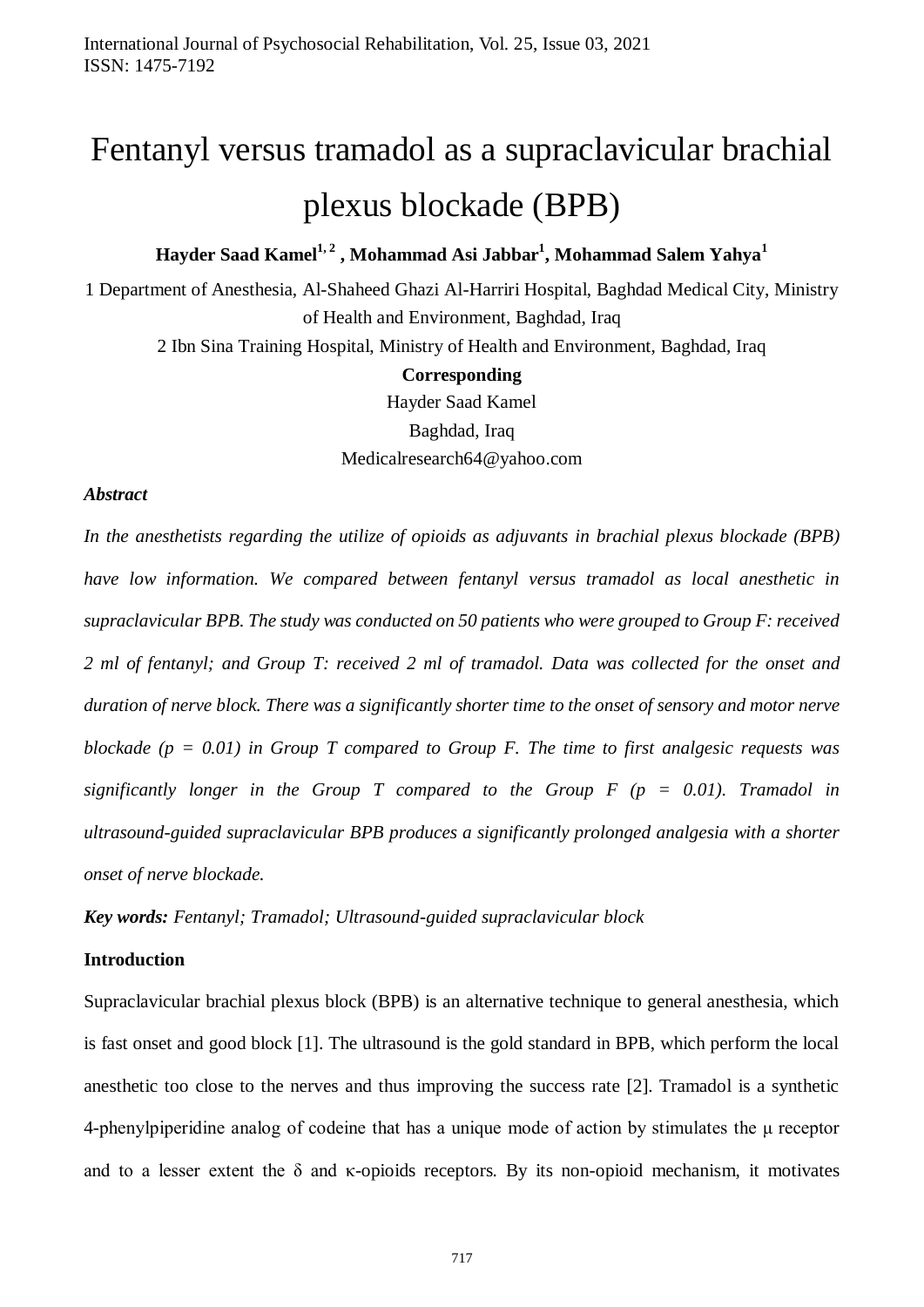inhibition of pain of spine by decreasing the reuptake of norepinephrine and serotonin from ends of nerve and strengthens the effect of local anesthetics [3]. Whereas fentanyl is a potent synthetic μ–receptor stimulating opioid [4]. Many controversies have been documented among the previous studies for the use of different opioids as adjuvants in BPB [5], yet, only a little studies compared the use of fentanyl versus tramadol as an adjunct supraclavicular BPB.

We investigated the analgesic efficacy of fentanyl versus tramadol in patients undergoing orthopedic surgery using ultrasound-guided supraclavicular BPB.

## **Methodology**

#### **Study design and setting**

A prospective study was conducted on 50 patients who were scheduled for upper limb orthopedic surgeries. Patients aged between 20 and 55 year, of both gender, and belonging to the American Society of Anesthesiologists (ASA) physical status II/III were included in the study.

#### **Exclusion criteria**

- 1. Bleeding disorders.
- 2. Opioid analgesics prior surgery.
- 3. Seizures.
- 4. Co-morbid diseases.
- 5. Infections.
- 6. Pregnancy.

# **Procedure**

Preoperatively, all were shown a visual analog scale (VAS) for pain description was used. All patients were fasting at morning before the procedure. The standard monitoring was connected and peripheral intravenous (I.V.) line with a cannula was performed in the contralateral hand. Intra venous fluids infusion started. Sedative was given intravenously. Patients were randomly classified into two groups: Group F (fentanyl group= 25): patients received fentanyl [100 μg (2 ml)], and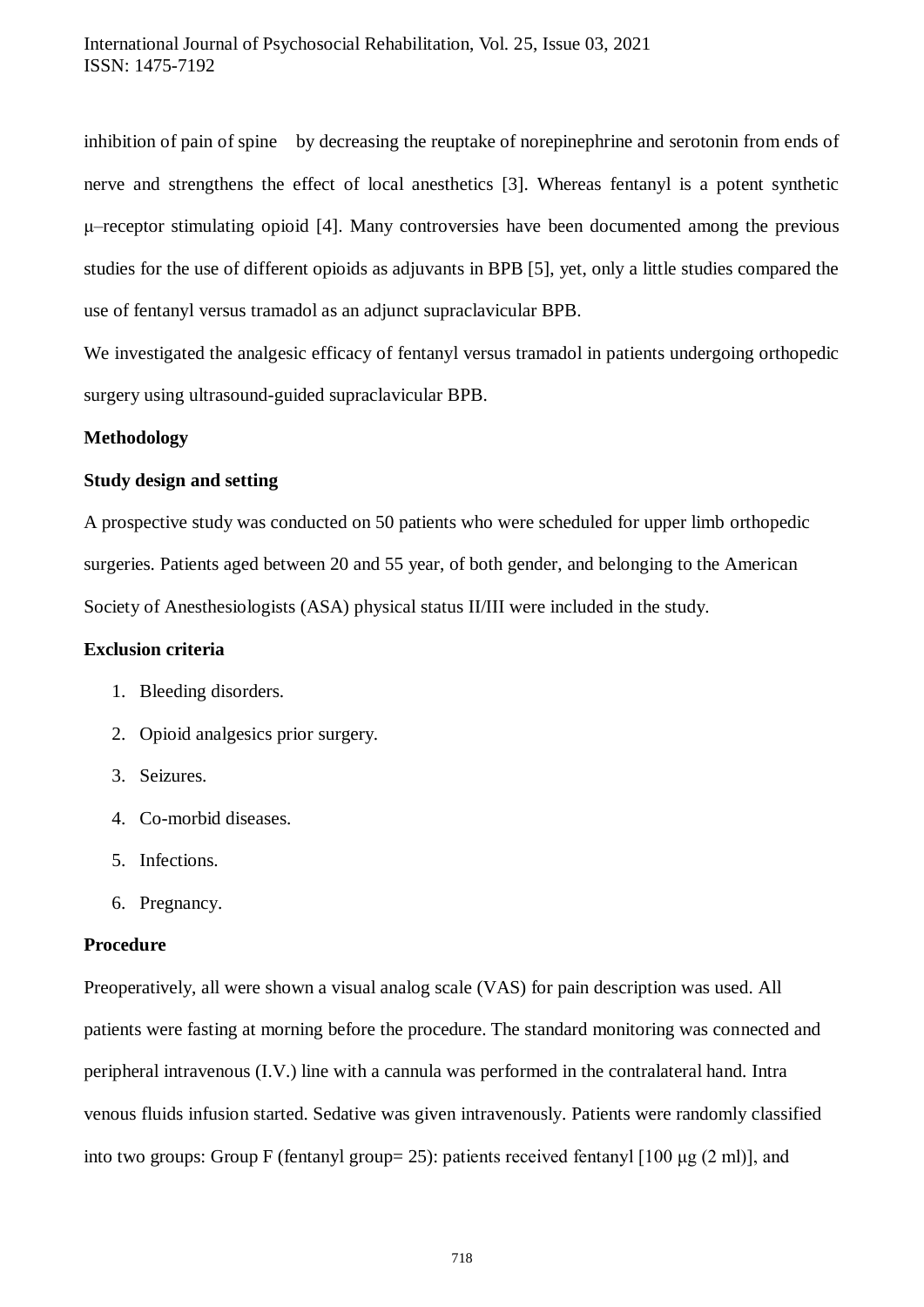Group T (tramadol group= 25): tramadol [100 mg (2 ml)]. Ultrasound-guided supraclavicular BPB was performed using a 10 MHz linear probe [6]. Patients were evaluated for onset time of according to scale: Grade  $0 =$  normal, Grade  $1 =$  loss of cold sense (analgesia), Grade  $2 =$  loss of touch sense (anesthesia) for sensory. Whereas the onset of motor blockade using the modified Bromage scale [Grade 0: Normal; Grade 1: Decreased strength; Grade 2: Complete block] [7]. Also, the duration of sensory block and the duration of motor block were measured.

#### **Ethical approval and patient consent**

This study was approved by the Ethical Committee. Written informed consent was obtained from the parents.

#### **Statistical analysis**

Data were analyzed by statistical package for the social sciences (SPSS) program for statistical analysis (version 20; SPSS Inc., Chicago, Illinois, USA). Quantitative data were expressed as mean ± SD. Qualitative data were expressed as frequency and percentage. Chi-square χ2- test was used for comparison between two or more independent qualitative variables. A  $p < 0.05$  was considered statistically significant.

#### **Results**

There was no significant difference in age, gender distribution, or BMI of the patients between the groups. Also, ASA status and surgery duration were have no statistical significance, as shown in Table 1.

The mean time for the onset of sensory block in Group F, and Group T was  $12.55 \pm 2.72$ , and  $10.54$  $\pm$  2.88 min, respectively, which revealed that the time for onset in Group T was significantly faster compared to Group F (p = 0.01). While the mean time for the onset of motor block was  $15.82 \pm 1.99$ min for Group F and  $11.85 \pm 2.59$  min for Group T, which is statistically showed that the time for the onset in Group T was significantly faster ( $p = 0.01$ ). The duration of time of the sensory and motor blockade showed no statistically significant difference ( $p = 0.1$ ), as shown in Table 2.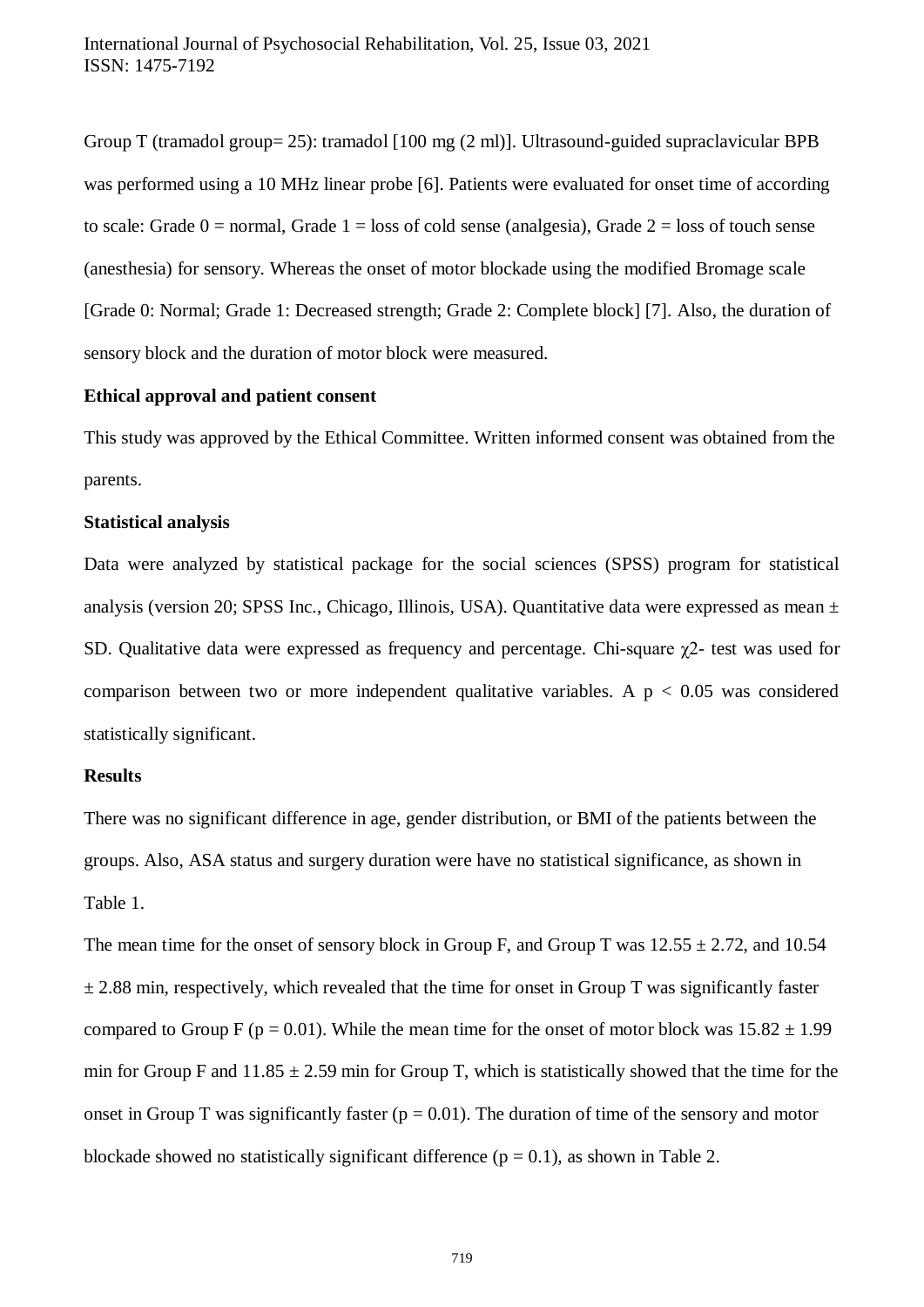| Variables                             |              | Group F          | Group T           | P value |
|---------------------------------------|--------------|------------------|-------------------|---------|
| Age (mean $\pm$ SD) years             |              | $32.5 \pm 7.75$  | $34.2+9.43$       | 0.6     |
| Gender [No. $(\%)$ ]                  | Male         | 15(60)           | 13(52)            | 0.3     |
|                                       | Female       | 10(40)           | 12(48)            | 0.09    |
| BMI (mean $\pm$ SD) Kg/m <sup>2</sup> |              | $29.6 \pm 8.98$  | $31.5 \pm 6.46$   | 0.06    |
| ASA [No. $(\%)$ ]                     | $\mathbf{I}$ | 20(80)           | 18(72)            | 0.08    |
|                                       | III          | 5(20)            | 7(28)             | 0.1     |
| Surgery duration (mean $\pm$ SD) min  |              | $92.5 \pm 20.45$ | $101.3 \pm 18.69$ | 0.5     |

Table 1. Patients' characteristics and surgical profile of the study groups

Table 2. Onset and duration of nerve block.

| Nerve block |              | Group F          | Group T          | P value |
|-------------|--------------|------------------|------------------|---------|
| Sensory     | Onset (min)  | $12.55 \pm 2.72$ | $10.54 \pm 2.88$ | 0.01    |
|             | Duration (h) | $6.25 \pm 2.23$  | $11.62 \pm 2.65$ | 0.1     |
| Motor       | Onset (min)  | $15.82{\pm}1.99$ | $11.85 \pm 2.59$ | 0.01    |
|             | Duration (h) | $7.52 \pm 1.68$  | $9.12 \pm 2.34$  | 0.1     |

## **Discussion**

Supraclavicular BPB provides all anesthesia for the upper limb surgeries, which has been correlated with a shorter hospital stay, low financial burden, and it avoids complications associated with general anesthesia.

The main findings of our study showed that patients in the tramadol group have a longer time for the first rescue analgesic dosage with a prolonged analgesia time than patients in fentanyl. Furthermore, the onset of sensory blockade was significantly faster in the tramadol group compared fentanyl groups. Also, the total duration of sensory block in the tramadol group was significantly longer than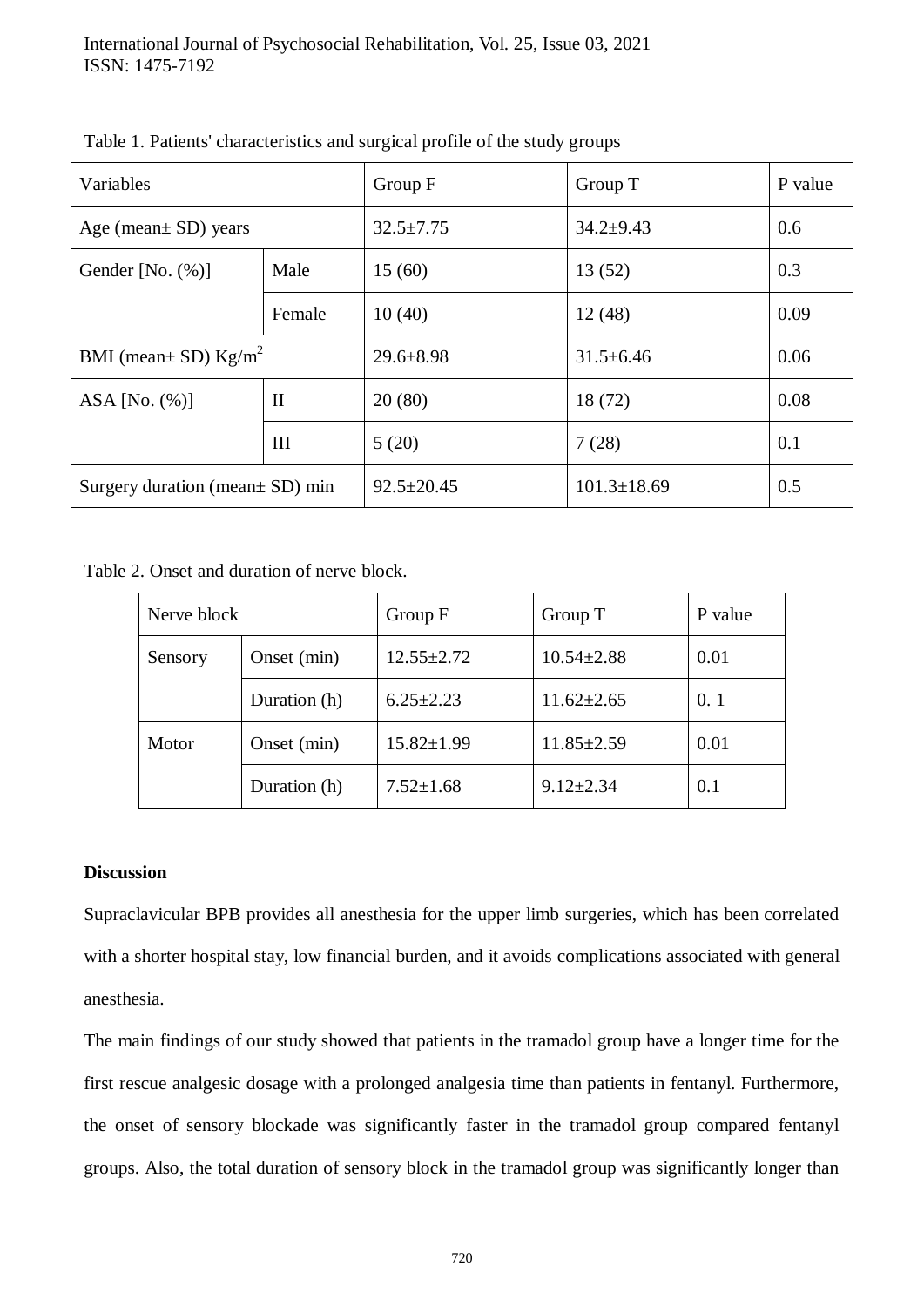# International Journal of Psychosocial Rehabilitation, Vol. 25, Issue 03, 2021 ISSN: 1475-7192

in the fentanyl. In addition, the onset of motor blockade was quicker in the tramadol group than in the fentanyl groups.

Agreement with our data, Nagpal et al. in their study confirmed that when tramadol plus bupivacaine were injected perineurally for supraclavicular BPB, they sped up the onset of sensory block, motor block and prolonged the time to rescue analgesia as compared to the other two groups [4].

Shin et al. in a systematic review and meta-analysis included 16 studies that examined the impact of the addition of tramadol to local anesthetics for BPB and indicates that use of tramadol as an adjuvant to LA in PBP prolongs the duration of sensory block, motor block, and shortens the time to onset of sensory block and motor block [8]. Matching with previous results, Kumaran and Haribaskar [1] evaluated the efficacy of tramadol (2 mg/kg) in the supraclavicular block in a study of 60 patients undergoing upper limb surgery. They found that patients in tramadol group had a shorter time of onset and a longer duration of sensory and motor blockade. Rajkhowa et al. found that using fentanyl as an adjuvant in BPB extends sensory and motor duration by 3 h, and they speculate that the mechanism of fentanyl in prolonging analgesia could be due to the presence of peripheral functional opioid receptors [9]. However, Kiran et al. discovered that the onset time of the sensory block in the fentanyl group was delayed compared to the control group ( $p = 0.01$ ) [10]. This difference from our results could be explained by the different local anesthetics used during that time.

Allene et al. compared the efficacy of tramadol versus fentanyl for axillary block and founded that the onset of complete sensory and motor block was shorter in the fentanyl group [11]. Furthermore, the tramadol group had significantly longer mean duration of sensory and motor blockade. The most likely reason for this dissimilarity from our findings is due to factors related to the difference in the approach of axillary approach versus supraclavicular BPB.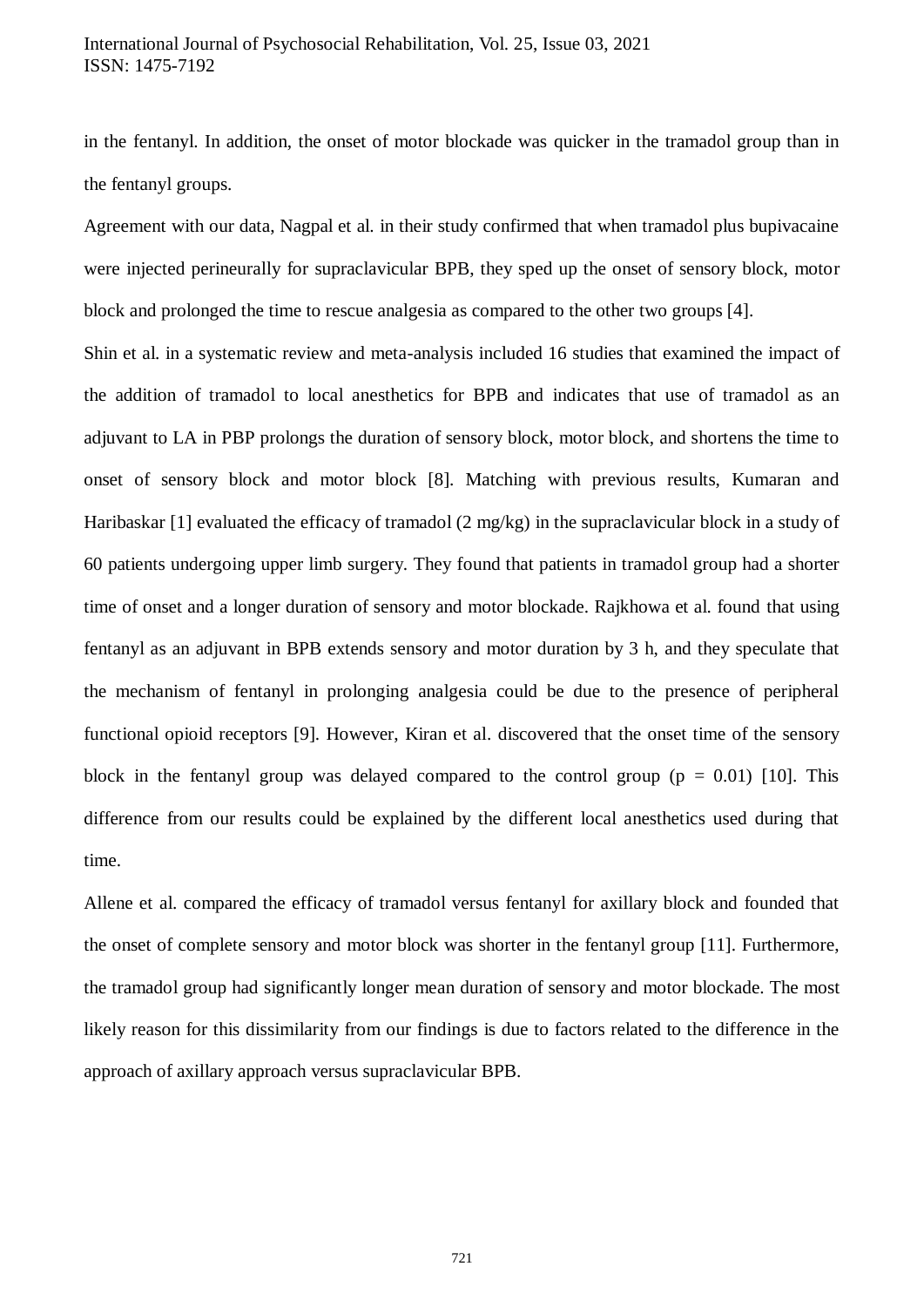# **Conclusion**

We conclude that tramadol as an adjuvant, shortens the onset time of both sensory and motor blocks and prolongs the analgesia time when compared to fentanyl in supraclavicular BPB.

Conflict of interesting: None

Funding: None

# **References**

- 1. Kumaran C, Haribaskar. A study of the efficacy of tramadol as an adjuvant to bupivacaine in brachial plexus block. Indian J App Res. 2018;(3):4-6.
- 2. Antonakakis JG, Ting PH, Sites B. Ultrasound-guided regional anesthesia for peripheral nerve blocks: An evidence-based outcome review. Anesthesiol Clin. 2011;29(2):179–91.
- 3. Nagpal V, Rana S, Singh J, Chaudhary SK. Comparative study of systemically and perineurally administered tramadol as an adjunct for supraclavicular brachial plexus block. J Anaesthesiol Clin Pharmacol. 2015;31(2):191–5.
- 4. Sahi P, Kumar R, Sethi C, Gupta N, Singh A, Saxena P. Comparative Evaluation of the Effects of Fentanyl and Dexmedetomidine as an Adjuvants in Supraclavicular Brachial Plexus Block Achieved with Ropivacaine. Int J Con Med Res. 2018;5(1):25–9.
- 5. Brummett CM, Williams BA. Additives to local anesthetics for peripheral nerve blockade. Int Anesthesiol Clin. 2011 Fall;49(4):104-16.
- 6. Chan VWS, Perlas A, Rawson R, Odukoya O. Ultrasound-guided supraclavicular brachial plexus block. Anesth Analg. 2003;97(5):1514–7.
- 7. Chaudhary A, Sarkar D, Gurjeet, Sharma JP. A comparative study on the effects of adding fentanyl and buprenorphine to local anaesthetics in brachial plexus block. J Clin Diagnostic Res. 2010;4(6):3337–43.